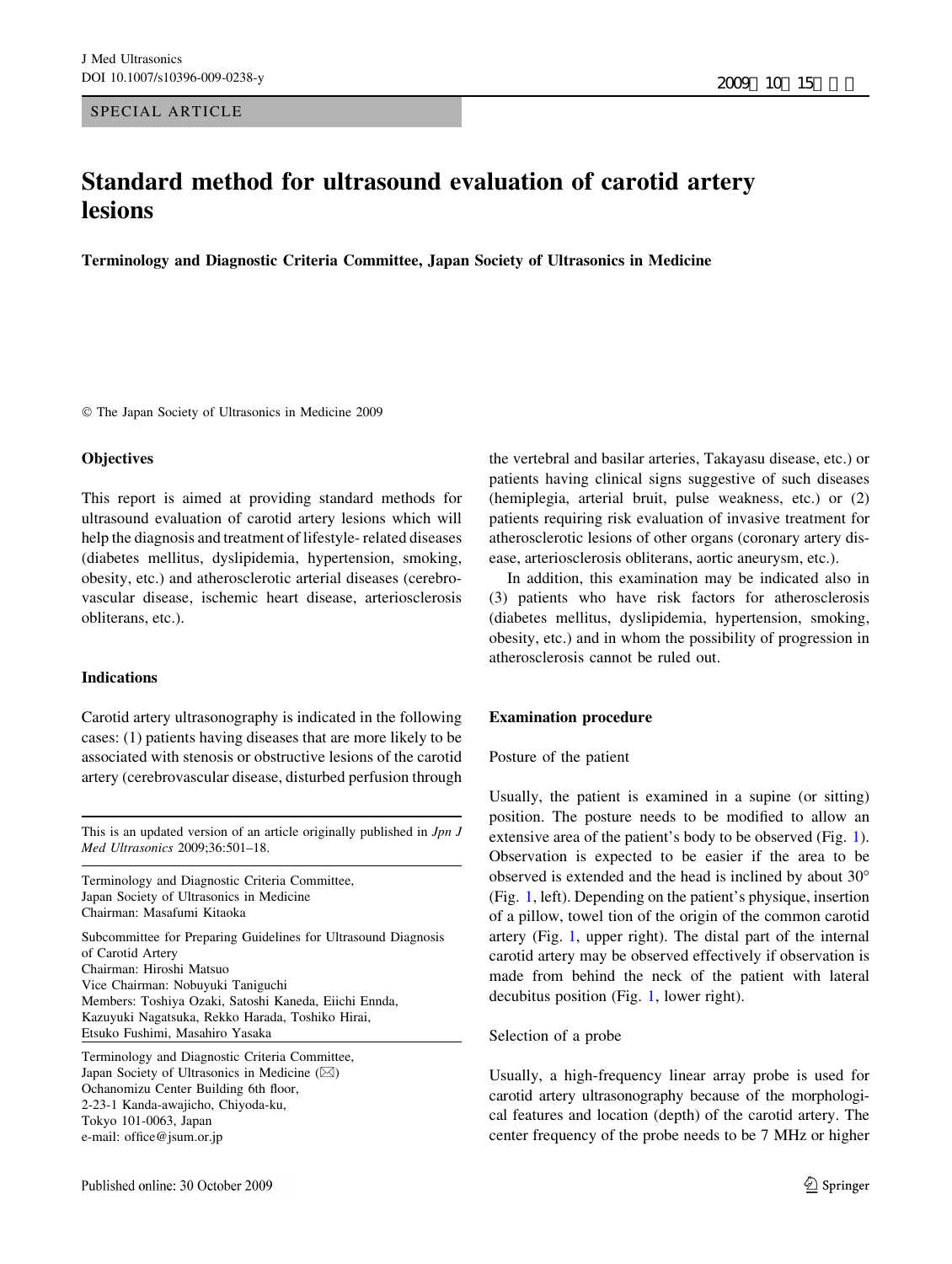<span id="page-1-0"></span>

Fig. 1 Position of patient (left: ordinary posture for test of the right carotid artery, right: a posture using a pillow)

if the accuracy of measurement for the intima-media complex (IMC) is taken into account.

For observation of blood vessels located deeply (e.g., the distal segment of the internal carotid artery), a convex probe or a sector probe with the center frequency of about 5 MHz is sometimes useful.

# Method of imaging

# Two-dimensional ultrasonography

When taking short-axis view of blood vessels (transverse image), the patient is observed from the caudal side (the foot side), and the patient's right side is presented on the left side of the image obtained as one faces it. When taking longaxis view of blood vessels (longitudinal image), the direction is presented on the image obtained.

# Color Doppler method

The color used for color Doppler method is red (warm color) for the blood flow approaching the probe and blue (cold color) for the blood flow leaving the probe (Fig. 2). This decision does not apply if a color bar is shown in the image.

# Pulse Doppler method

When presenting the direction of blood flow relative to the baseline of the Doppler flow, the blood flow approaching the probe is depicted above the baseline (the positive side) while the blood flow leaving the probe (Fig. 3) is depicted below the baseline (the negative side). This decision does not apply if the orientation of blood flow is specified on the image. Simultaneous ECG is advisable if distinction of arteries from veins or evaluation of blood flow patterns is required.



Fig. 2 Representation by color Doppler method



Fig. 3 Representation by pulse Doppler method

Approach

# Setting the cross-section to be observed

Two-dimensional observation of the carotid artery involves two directions (short-axis view and long-axis view). Shortaxis view is particularly useful to check for vascular lesions. However, short-axis scanning needs to be made in at least two directions, i.e., anterior and lateral (posterior) directions, so that inadequate depiction in one direction may be made up for by depiction in another direction (Fig. [4](#page-2-0)).

# Scope of observation

Carotid artery ultrasonography covers the observationpossible areas of the common carotid artery (CCA), bulbus (Bul or bifurcation; Bif), internal carotid artery (ICA) and vertebral artery (VA) on both the right and left side. As needed, the external carotid artery (ECA), sub-clavian artery (SCA), and their branch arteries may also be covered. Observation of the CCA, bulbus and ICA is indispensable when evaluation of IMC thickness (IMT: intima-media thickness) and plaques is needed.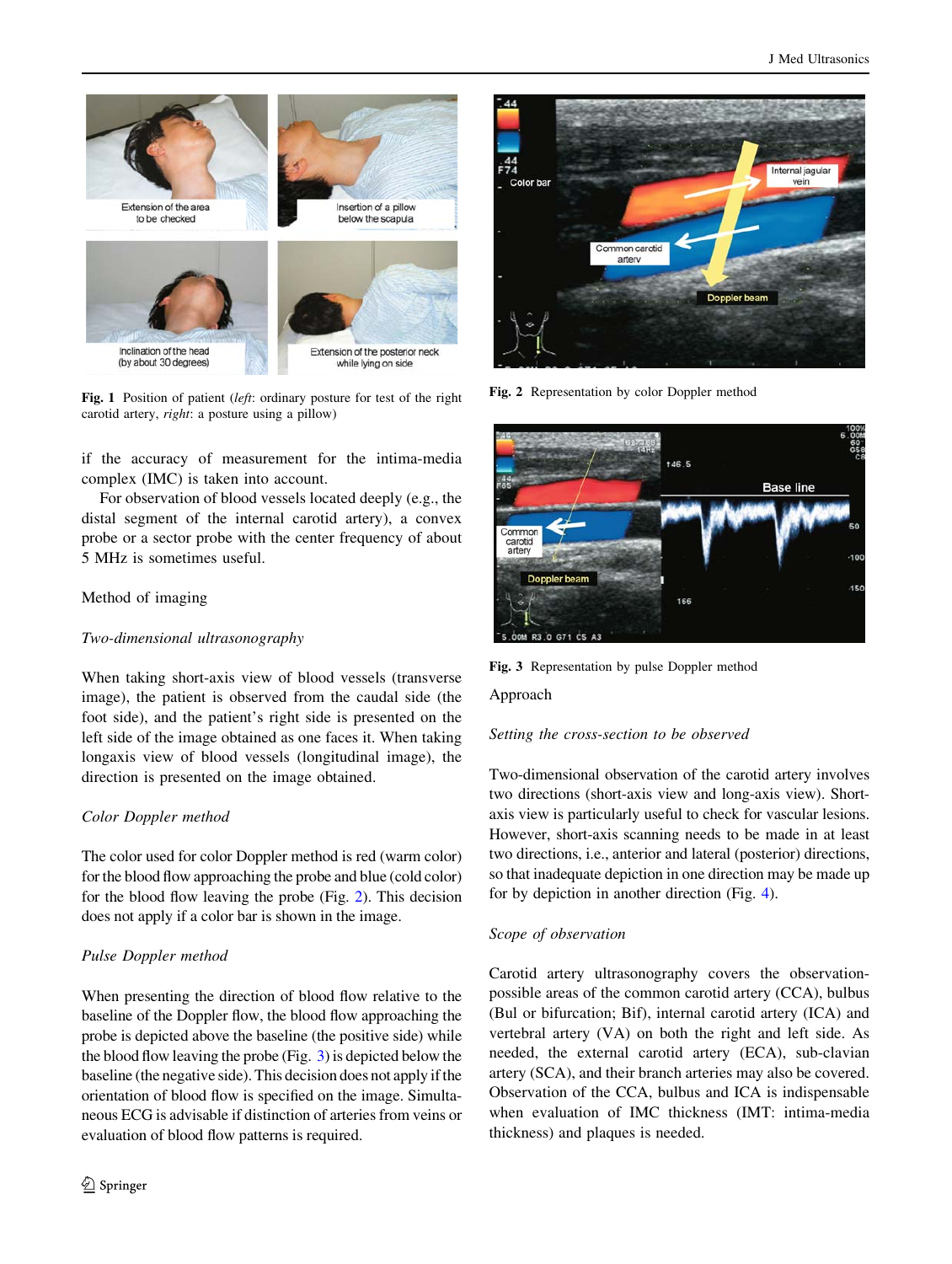<span id="page-2-0"></span>

Fig. 4 Short-axis view: anterior and lateral approach

Parameters

#### IMT

When checking for atherosclerotic lesions, maximum intima-media thickness (max IMT) of the common carotid artery, bulbus and internal carotid artery on the right and left side is an indispensable parameter, and mean intimamedia thickness (mean IMT) of the common carotid artery may be measured as an optional parameter.

## Percent stenosis

Percent stenosis of area of the common carotid artery is measured as an indispensable parameter, and percent stenosis of diameter is additionally measured as needed. When checking for lesions of the internal carotid artery, percent stenosis according to the criteria of the North American Symptomatic Carotid Endarterectomy Trial (NASCET) is measured as a primary parameter, accompanied as needed by measurement of percent diameter narrowing and percent stenosis of diameter according to the criteria of the European Carotid Surgery Trial (ECST). In addition, blood flow (maximum velocity, etc.) through the stenotic lesion is also measured.

## Arterial diameter

Vascular diameters used for evaluation of stenosis and aneurysmal dilatation are measured at the affected point of the blood vessels concerned. In screening tests, arterial



Fig. 5 Sampling points for vascular diameter measurement



Fig. 6 Phase of vascular diameter measurement (associated with QRS on ECG)

diameter is measured on two-dimensional ultrasound images taken during the contracting phase (diastolic phase). The diameter measured is basically the distance between the intimal layer and the opposite intimal layer or between the (pseudo) adventitial layer and the opposite (pseudo) adventitial layer (Fig. 5). In M-mode ultrasonography or ECG-gated ultrasonography, vascular diameter is measured during the late phase of vascular contraction (end diastolic phase: QRS phase on ECG) (Fig. 6). It is necessary for both the point and the value of measurement to be described in the report. For example, diameter of common carotid artery (minimal distance between the internal  $layers) = 6.0$  mm.

#### Measurement of IMT

Measurement of max IMT IMC is composed of two layers, i.e., the hyperechoic layer closer to the vascular lumen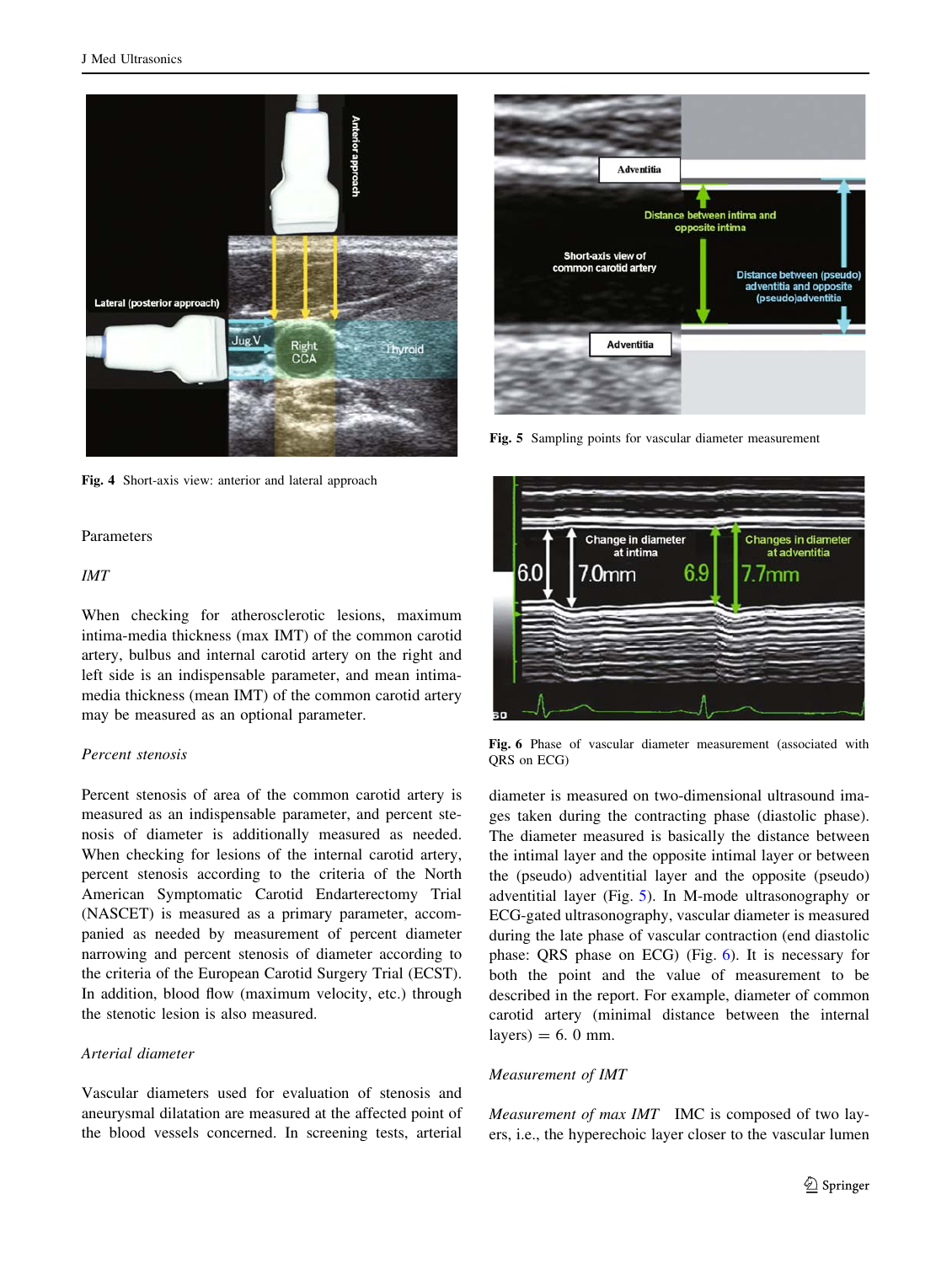<span id="page-3-0"></span>

Fig. 7 Sampling points for IMT measurement



Fig. 8 Evaluation of lesions on short-axis and longaxis view

and the hypoechoic layer. It is known that an increase in its thickness, IMT, correlates with atherosclerotic diseases such as cerebral infarction and myocardial infarction and lifestyle-related diseases, which are risks for atherosclerotic diseases (Fig. 7). On both the right and left sides, max IMT is measured in the observation-possible areas of the CCA, bulbus (Bul or Bif) and ICA, excepting the ECA. In cases where the artery has obstruction or calcification, ''not evaluable'' should be described in the report. Because of the characteristics of ultrasound, depiction of IMC along the anterior wall is sometimes difficult. If such difficulty forces observation to be confined to the posterior wall, the report should specify that max IMT has been obtained only for the posterior wall (far wall). The minimum unit of IMT measurement should be 0.1 mm. It is desirable to magnify the image for this measurement so that the error in measurement may be minimized. Either the short-axis view or the long-axis view of the blood vessel may be used for measurement of IMT. However, it is desirable to adopt IMT based on measurement in both directions and comparison between the both views (Fig. 8).

Mean IMT Measurement of mean IMT is performed on the right and left common carotid artery, excluding the



Fig. 9 Plaques accompanied by ulcer

bulbus (Bul or Bif). Mean IMT is an average of readings at two or more points of measurement. Reported methods for measurement of mean IMT include automatic measurement using IMT software, calculation of a mean of 3 points (including max IMT) after measurement of IMT at the point of max IMT and two surrounding points on both side (each 1 cm distant from the point of max IMT), and so on.

## Measurement of plaques

Definition of plaques Localized elevated lesions with maximum thickness of more than 1 mm, having a point of inflection on the surface of IMC, are defined as ''plaques''. In cases of vascular remodeling, the term ''plaques'' may be used, irrespective of the presence/absence of elevation of the lesion into the vascular lumen. Plaques are included when measuring max IMT (Fig. 7).

Imaging of plaques Usually, images of the plaque are taken in two directions (short axis and long axis views) of the blood vessel where the maximum thickness may be depicted. However, when imaging is designed to characterize the surface or inside, appropriate cross-sections to be imaged may be selected without a limit.

Parameters and properties of plaques On each plaque, the following parameters and properties are measured or evaluated: (a) size including the maximally thick area and the elevated area, (b) surface morphology, (c) internal properties, (d) mobility, and so on. These parameters and properties are important for evaluation, treatment and follow-up of atherosclerotic lesions.

(a) Measurement of plaques

Like measurement of IMT, plaque thickness is measured at the maximally thick point at the border with the vascular lumen and the adventitial layer (Fig. 7). Usually, plaque size is expressed as plaque thickness. It is sometimes expressed as plaque area, percent occupied area, etc., along the major axis of the blood vessels or on short-axis view.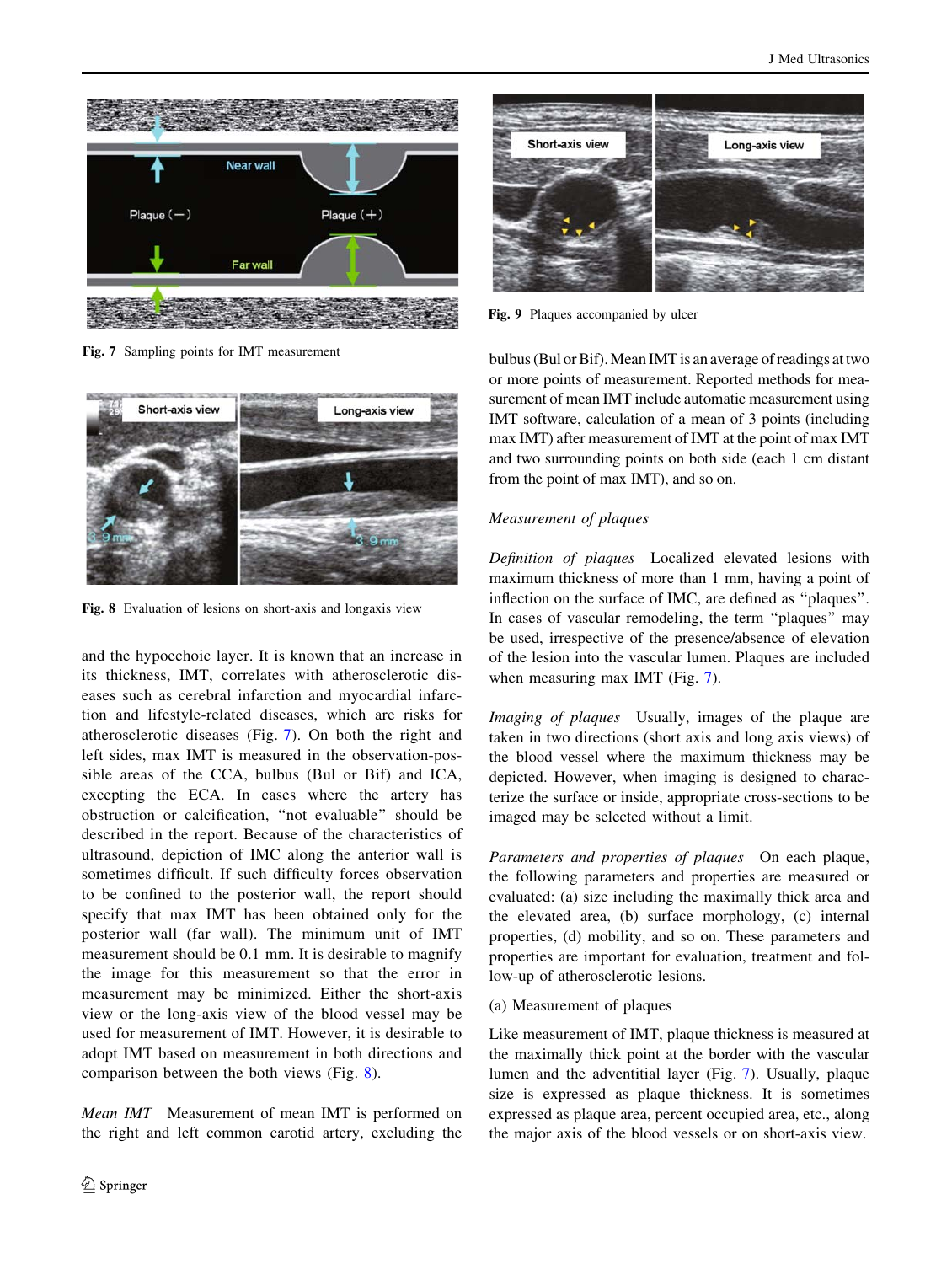

Fig. 10 Structure serving as a control for evaluation of plaque echogenicity



Fig. 11 Plaques classified by echogenicity and texture

#### (b) Plaque surface morphology

Plaque surface morphology is expressed using terms such as smooth, irregular, and ulcerated (accompanied by marked depression, as shown in Fig. [9](#page-3-0)).

## (c) Echogenicity classification and texture of plaques

Plaques are divided into three major types by the echogenicity inside the plaques. They are further subdivided into six types according to the texture of internal echo. Evaluation of echogenicity of plaques requires a structure for comparison. ''The IMC around the plaque'' is adopted as this structure (control), and its echogenicity is compared with that within the plaque. Because echogenicity can vary depending on the depth of observation or conditions of recording, the IMC on the same side as the plaque (i.e., the IMC facing the anterior wall or the posterior wall) is selected as the control (Fig. 10). Echogenicity is rated on a

three-category scale: (a) calcified (hyperechoic; calcified lesions accompanied by acoustic shadow), (b) low echo (hypoechoic or echolucent) (areas with low echogenciity as compared to the control structure), and (c) is echoic (echogenicity comparable to that of the control structure). Plaques with partially low echogenicity are preferentially rated as low echo (hy-poechoic) even when they include some hyperechoic or iso echoic areas. Each type is subdivided into homogenous type (uniform echogenicity inside the plaque) and heterogenous type (non-uniform echogenicity). In total, there are six types (homogenous hyperechoic type, heterogenous hyperechoic type, homogenous is-echoic type, heterogenous iso-echoic type, homogenous hypoechoic type and heterogenous hypoechoic type), as shown in Fig. 11. If adequate depiction is not possible even with imaging in multiple directions and it is difficult to evaluate echogenicity inside the plaque, the entry should be ''difficult to distinguish'' instead of attempting distinction based on inadequate findings.

## (d) Mobility

Mobile plaques are sometimes found. Pedunculated substances, fibrous capsules covering hypoechoic substances and entire or partial plaques may be mobile. These represent thrombi or vulnerable plaques to which attention should be drawn as plaques prone to cause embolism.

Plaque score Plaque scoring is useful as a means of semiquantitative analysis of the degree of atherosclerosis. The simplest way of scoring plaques, reported to date, is to total the plaque thickness for three segments (internal carotid artery, bulbus and common carotid artery) on each of right and left sides. 3.6 Pulse Doppler test of blood flow.

## (1) Sampling point

In cases of stenosis, sampling points are set at the stenotic points. In cases free of stenosis, sampling points may be set freely at points which will allow good depiction. However, the points showing a change in diameter, points near bifurcation and tortuous points are not suitable as sampling points because of unstable flow rate and possible blood flow turbulence. Each sampling point usually should have a size equivalent to 1/2 or more of the vascular diameter and within the size of the vascular lumen. It is set at the center of the blood vessel. In cases of stenosis, the extent of stenosis is taken into account when setting the size of the sampling point. The Doppler incident angle should be within 60° (with error of measurement taken into account). It is advisable to set this angle as small as possible (Fig. [12\)](#page-5-0).

#### (2) Measurement of blood flow patterns

In cases free of stenosis, blood flow through the carotid artery is measured at points of bilateral CCA and ICA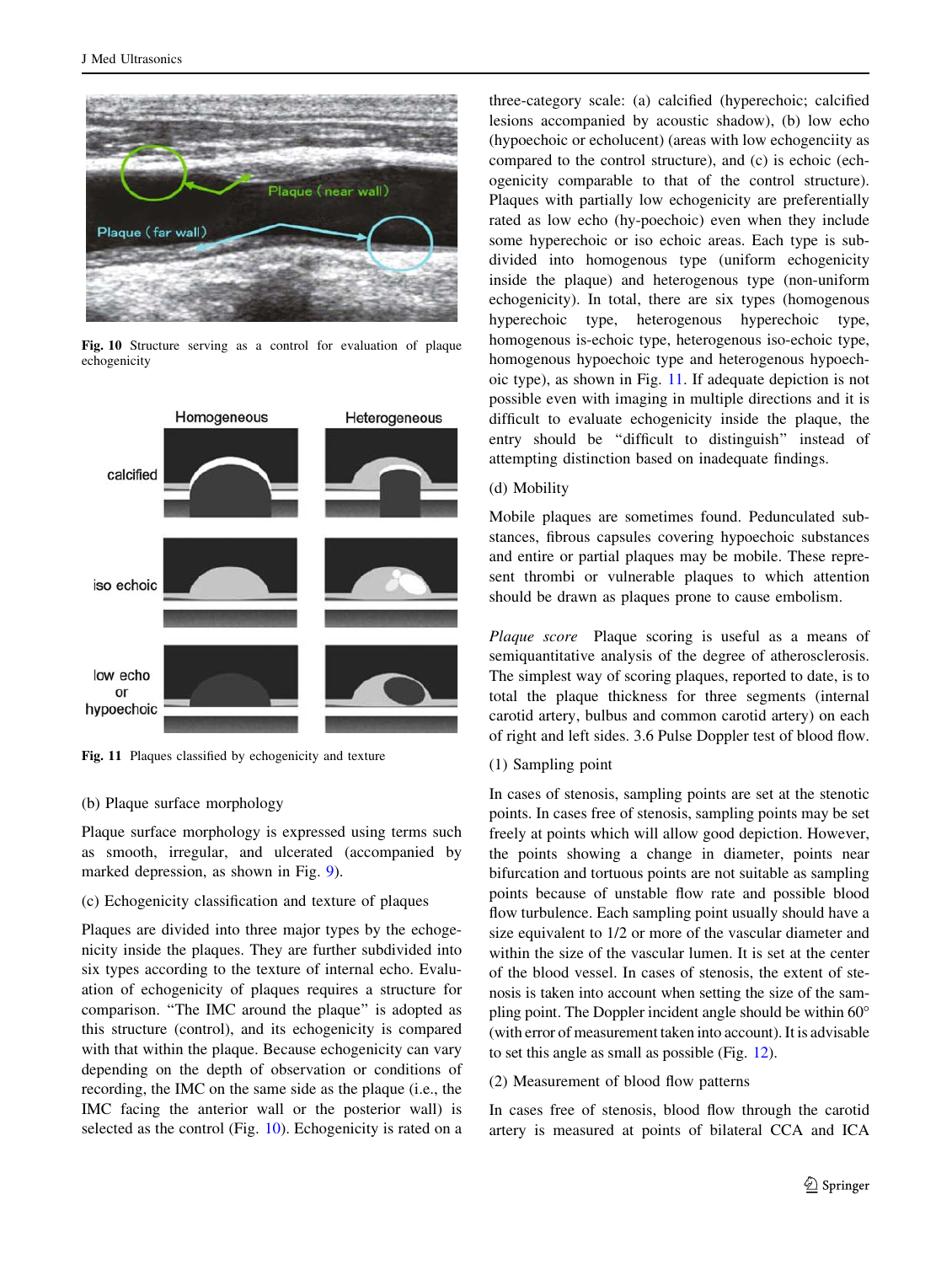<span id="page-5-0"></span>

Fig. 12 Correction of angle for pulse Doppler blood flow patterns



Fig. 13 Parameters for Doppler evaluation of blood flow patterns

where good depiction and incident angle are expected. In cases of stenosis, this measurement should be done at and around the stenosis. Parameters measured are peak systolic velocity (PSV) and end-diastolic velocity (EDV) (Fig. 13). As needed, measurement is also made of acceleration time (AcT), peak systolic velocity/end-diastole velocity (SD ratio), resistance index (RI), pulsatility index (PI, based on mean blood flow velocity Vmean) (Fig. 13). The laterality of end-diastolic velocity (EDV) (ratio of higher velocity/lower velocity; ED ratio) is also useful, and individuals with this ratio of CCA over 1.4 are likely to have distal obstruction or intense stenosis on the lower EDV side (ICA obstruction suggested in cases where this ratio is over  $4$ ).<sup>1</sup>



Fig. 14 Methods for calculating percent stenosis



Fig. 15 Methods for calculating percent area stenosis

# Evaluation of stenosed lesions

#### Method for calculation of percent stenosis

Like angiographic evaluation of stenosis, ultrasound evaluation of stenosis involves quantitative evaluation on the basis of calculation of percent stenosis. Because ultrasonography allows simultaneous observation of vascular lumen and wall, unlike angiography, the past method of measuring percent stenosis was based on the diameter stenosis rate (ECST method, Fig. 14) and the area stenosis rate. However, NASCET method (Fig. 14) is recommended for evaluation of stenosis of the origin of the internal carotid artery, which is more likely to develop stenosis, because this area is elevated adjacently to the bulbus, it has larger vascular diameter than the distal side, and thus ECST method overestimates percent stenosis compared to angiography. With NASCET method, the criterion vascular diameter is the diameter of the intact area of the internal carotid artery distal to the stenosed area where the diameter is stable (Fig. 14b). Because different methods are available for calculation of percent stenosis, the method adopted needs to be specified in each report.

<sup>&</sup>lt;sup>1</sup> Mean blood flow velocity can be calculated in two ways. One is TAV mean, the average of time-averaged velocity, which is used for calculation of blood flow and can be calculated by tracing TAV by automatic tracing function of the device. The other is Vmean, a synonym of time-averaged maximum velocity, which is the time average of maximum velocity calculated by tracing the maximum velocity per second and is used for calculation of pulsatility index (PI).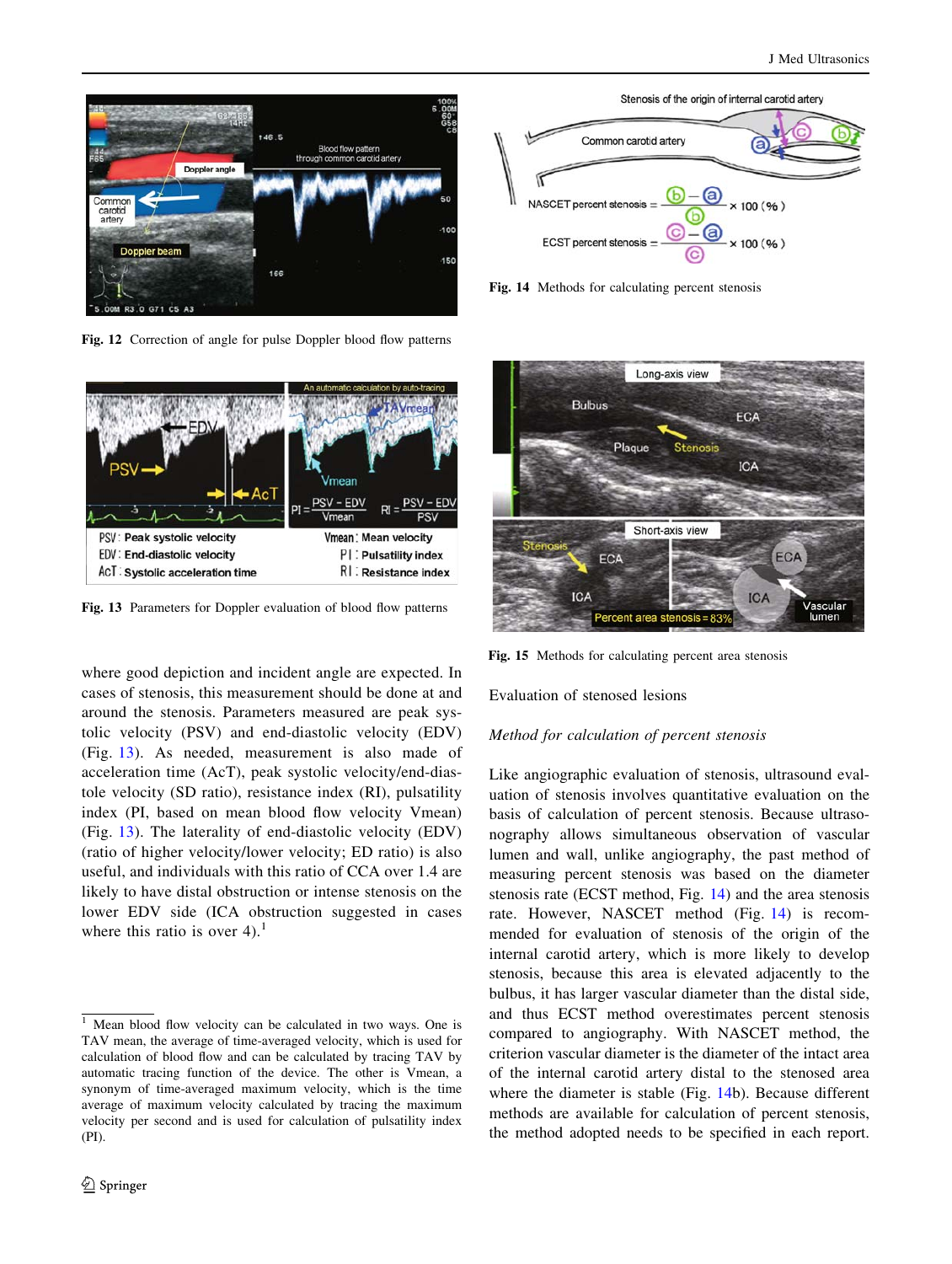For measurement of the vascular internal diameter to calculate percent stenosis, B-mode ultrasound image is used, as far as possible. In cases where B-mode image is difficult to obtain and the blood flow depicted by the color Doppler method is used as a guide for calculation of percent stenosis, the data should be labeled as ''reference data.''

# Method for calculation of percent stenosis on irregularly stenotic area

The stenotic lumen of peripheral blood vessels often assumes irregular forms (e.g., oval or half moon forms), making it difficult to make appropriate evaluation of percent stenosis on long axis view. For this reason, when evaluating stenotic area on two-dimensional ultrasound images, measurement is based on short-axis view, whenever possible, and area stenosis rate is also calculated simultaneously (Fig. [15](#page-5-0)).

## Estimation of percent stenosis by Doppler method

In cases where two-dimensional ultrasound images of the stenotic area are difficult to take because of calcification or other reasons, percent stenosis may be estimated on the basis of peak systolic velocity (PSV), end-diastolic velocity (EVD), etc., by taking records of blood flow through the common carotid artery, stenotic area and post-stenotic part of internal carotid artery with pulse Doppler or continuous wave Doppler method. If PSV of the stenotic area exceeds 1.5 m/s, NASCET percent stenosis is estimated to be 50% or higher. If PSV is over 2.0 m/s, NASCET percent stenosis is estimated to be 70% or higher. In cases of severe stenosis, the blood flow distal to the stenotic area may show acceleration time (AcT) prolongation or turbulent flow.

# Remarks

This standard evaluation method is based on the reports and clinical practice as of 2008. The standard may require modification based on forthcoming research findings and reports in the future.

# Reference: Reporting the results of ultrasound evaluation of carotid artery

When reporting the results of ultrasound evaluation of the carotid artery, it is advisable to attach graphic representation (figure or reference)



surface (regular, irregular) internal echo (normal/high)

of presence/absence and properties of lesions to ensure correct and easily understandable reporting to the physician who order imaging or to the attending physician.

# Appendix

#### H. Matsuo

Matsuo Cardiovascular Clinic, Osaka, Japan

N. Taniguchi

Department of Clinical Laboratory Medicine, Jichi Medical School, Tochigi, Japan

## T. Ozaki

Clinical Laboratory, Kojunkai OBP Clinic, Osaka, Japan

S. Kaneda

Department of Radiology, Tokyo Saiseikai Central Hospital, Tokyo, Japan

E. Ennda Clinical Central Laboratory, Mitsui Memorial Hospital, Tokyo, Japan

## K. Nagatsuka

Cerebrovascular Division, Department of Medicine, National Cardiovascular Center, Osaka, Japan

R. Harada Aloka Research Institute, Tokyo, Japan

T. Hirai Central Endoscopy and Ultrasonography Division, Nara Medical University, Nara, Japan